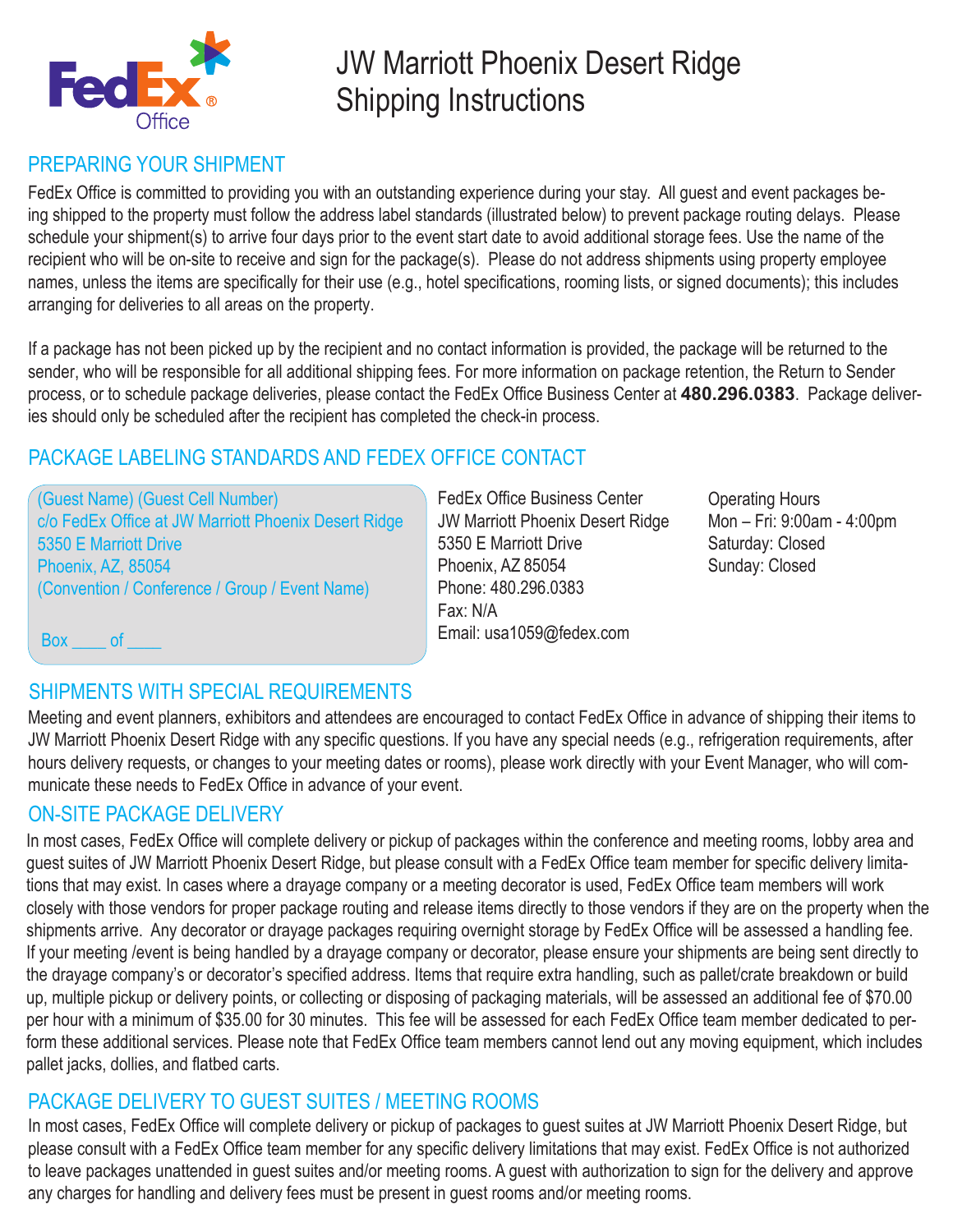

# JW Marriott Phoenix Desert Ridge Shipping Instructions

#### UPON YOUR ARRIVAL

Packages will be available for pickup at the FedEx Office business center; a handling fee will apply. Packages, pallets, crates, display cases and other heavier items may be scheduled for delivery by contacting our staff at **480.296.0383**; a delivery fee will apply. Package deliveries should only be scheduled after the recipient has completed the check-in process. In order to maintain the proper chain of custody, FedEx Office requires the package recipient's signature before a package can be released from FedEx Office. Release signatures are captured at the time of package pickup or package delivery to the recipient.

#### UPON YOUR DEPARTURE

FedEx Office offers pack and ship services and packaging supplies, such as boxes, tape, etc., which are also available for purchase at the FedEx Office business center. All outbound packages must have a completed carrier airbill affixed to each package. FedEx Express® shipping boxes and airbill forms are available and are complimentary. Outbound packages and freight to be picked up by a third party courier should be coordinated directly with those vendors, and communication should be sent to FedEx Office, indicating when those items will be picked up. FedEx Office will not make arrangements for freight or third party courier transportation and/or pickup. Outbound handling fees will be applied to all packages and freight, regardless of carrier, in addition to shipping/transportation fees.

| <b>PACKAGE WEIGHT</b>   | <b>PACKAGE PICKUP OR</b><br>DROP OFF BY GUEST | PACKAGE PICKUP OR DELIVERY<br>BY FEDEX OFFICE |
|-------------------------|-----------------------------------------------|-----------------------------------------------|
| Envelopes up to 1.0 lb. | \$2.00                                        | \$5.00                                        |
| $0.0 - 1.0$ lb.         | \$2.00                                        | \$5.00                                        |
| $1.1 - 10.0$ lbs.       | \$10.00                                       | \$15.00                                       |
| $10.1 - 20.0$ lbs.      | \$15.00                                       | \$20.00                                       |
| $20.1 - 30.0$ lbs.      | \$20.00                                       | \$30.00                                       |
| $30.1 - 40.0$ lbs.      | \$25.00                                       | \$40.00                                       |
| $40.1 - 50.0$ lbs.      | \$25.00                                       | \$50.00                                       |
| $50.1 - 60.0$ lbs.      | \$35.00                                       | \$50.00                                       |
| $60.1 - 150.0$ lbs.     | \$35.00                                       | \$70.00                                       |
| Pallets & Crates*       | \$150.00 or \$0.75/lb. > 200 lbs.             | \$150.00 or \$0.75/lb. > 200 lbs.             |

#### PACKAGE HANDLING AND STORAGE FFES

Package weights will be rounded up to the nearest pound.

\* For inbound/outbound pallets or crates, the receiving and delivery charges are consolidated into a single fee of \$150.00 or \$0.75/lb. > 200 lbs., which is applied to each pallet/crate handled.

#### ADDITIONAL SERVICES

PACKAGE WEIGHT STORAGE FEE AFTER 5 DAYS Envelopes up to 1.0 lb. No Charge  $0.0 - 10.0$  lbs.  $$5.00$  $10.1 - 30.0$  lbs.  $\qquad \qquad$  \$10.00  $30.1 - 60.0$  lbs. \$15.00  $60.1 - 150.0$  lbs.  $$25.00$ Pallets & Crates | \$50.00 Over 6.5' in Size \$25.00

A one-time package storage fee will apply to each package received and stored for more than five (5) calendar days. Items measuring over 6.5 feet in size are considered oversize and will be assessed an additional oversize fee if stored for more than five (5) calendar days.

Items that require extra handling, such as pallet/crate breakdown or build up, multiple pickup or delivery points, or collecting and disposing of packaging materials, will be assessed an additional fee of \$70.00 per hour with a minimum of \$35.00 for 30 minutes. This fee will be assessed for each FedEx Office team member dedicated to perform these additional services. Please note that FedEx Office team members cannot lend out any moving equipment, which includes pallet jacks, dollies, and flatbed carts.

#### TERMS AND CONDITIONS

Receiving, delivery and storage charges are payable at the time of delivery. Recipient may be required to present government-issued photo identification and sign for delivery. Shipper must comply with all applicable local, state and federal laws, including those governing packing, marking, labeling and shipping. OBTAIN FIRE, CASUALTY AND ALL OTHER INSURANCE ON PACKAGE CONTENTS PRIOR TO SHIPPING. Neither the Property nor FedEx Office and Print Services, Inc. provide such insurance. Neither the Property nor FedEx Office and Print Services, Inc. nor the employees, agents or contractors of either firm will be liable for any damages, whether direct or indirect damages, relating to or arising out of any loss or damage to any package or its contents, unless a package is lost after receipt on the Property, in which case such liability shall be limited to the lesser of \$100 or the liability of the carrier indicated above. By sending your package to the Property, you agree to be bound by any additional terms and conditions that the Property or FedEx Office and Print Services, Inc. may establish from time to time for receiving and delivering of packages.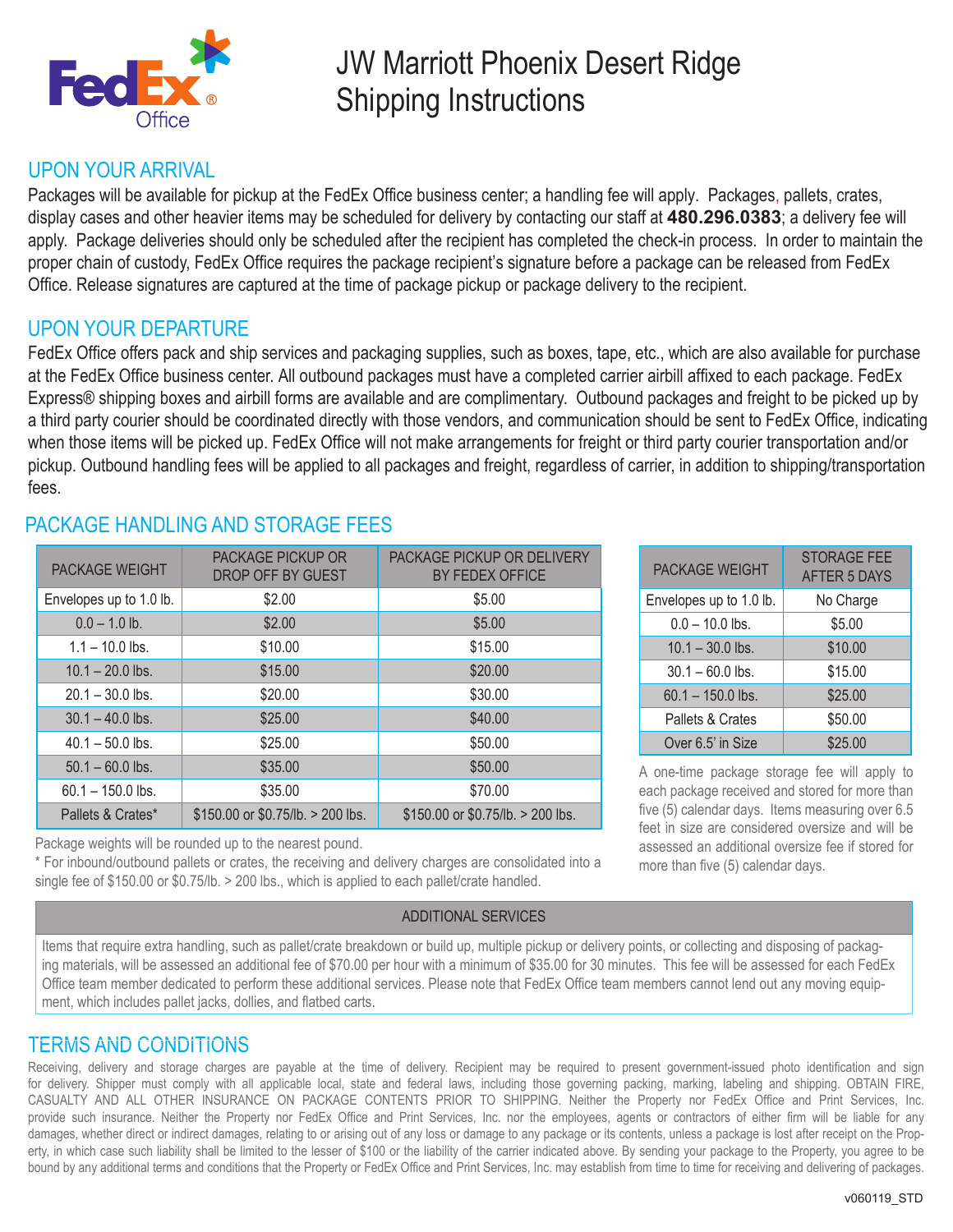

#### DECORATOR SHIPPING INSTRUCTIONS

FedEx Office is proud to be a partner of JW Marriott Phoenix Desert Ridge in offering Guest Package Services on-site. This service includes receiving all inbound packages shipped to the hotel's physical address. FedEx Office staff is on-site in both the Business Center and the Parcel Office to meet the needs of the guests and employees of the hotel.

FedEx Office understands the role of the Decorator. As such, a customized workflow has been created to allow FedEx Office to effectively operate the parcel area of the property without impeding the work of the Decorator.

#### INBOUND PACKAGES

Two different options are available for every Decorator package arriving at the property's loading dock.

#### A. Immediate Release Packages

Provided that the Decorator is on the property and ready to take possession/custody of the packages upon their arrival, FedEx Office will complete an immediate release of the Decorator labeled packages to the Decorator as soon as packages are received from the carrier.

#### B. Received and Processed Packages

Any Decorator packages received and processed by FedEx Office that are stored overnight will incur applicable receiving fees. Payment by the Decorator will be required at the time of package release. As a sign of our partnership with Decorators, we are pleased to offer discounts of the retail handling fees assessed on processed packages.

To provide a seamless experience for guests, and reduce confusion regarding package locations, Decorators are encouraged to emphasize the off-site receiving address for event shipments. This workflow will avoid FedEx Office handling fees on Decorator packages delivered directly to the property.

#### OUTBOUND PACKAGES

FedEx Office is available to setup an outbound shipping desk within or near the meeting space to handle outbound shipments, as long as advanced notice and approval is provided during the event planning stages. Outbound handling fees apply to all outbound packages taken into possession by FedEx Office.

#### **FedEx Office Business Center**

JW Marriott Phoenix Desert Ridge 5350 E Marriott Drive Phoenix, AZ 85054 Hotel Ext: 3500 Phone: 480.296.0383 Fax: N/A Email: usa1059@fedex.com

#### **Operating Hours**

Monday–Friday: 9:00am - 4:00pm Saturday: Closed Sunday: Closed

**Guest Package Office Hotel** Ext: 3764 Phone: 480.296.0381 Email: pm1059@fedex.com

#### TERMS AND CONDITIONS

Receiving, delivery and storage charges are payable at the time of delivery. Recipient may be required to present government-issued photo identification and sign for delivery. Shipper must comply with all applicable local, state and federal laws, including those governing packing, marking, labeling and shipping. OBTAIN FIRE, CASUALTY AND ALL OTHER INSURANCE ON PACKAGE CONTENTS PRIOR TO SHIPPING. Neither the Property nor FedEx Office and Print Services, Inc. provide such insurance. Neither the Property nor FedEx Office and Print Services, Inc. nor the employees, agents or contractors of either firm will be liable for any damages, whether direct or indirect damages, relating to or arising out of any loss or damage to any package or its contents, unless a package is lost after receipt on the Property, in which case such liability shall be limited to the lesser of \$100 or the liability of the carrier indicated above. By sending your package to the Property, you agree to be bound by any additional terms and conditions that the Property or FedEx Office and Print Services, Inc. may establish from time to time for receiving and delivering of packages.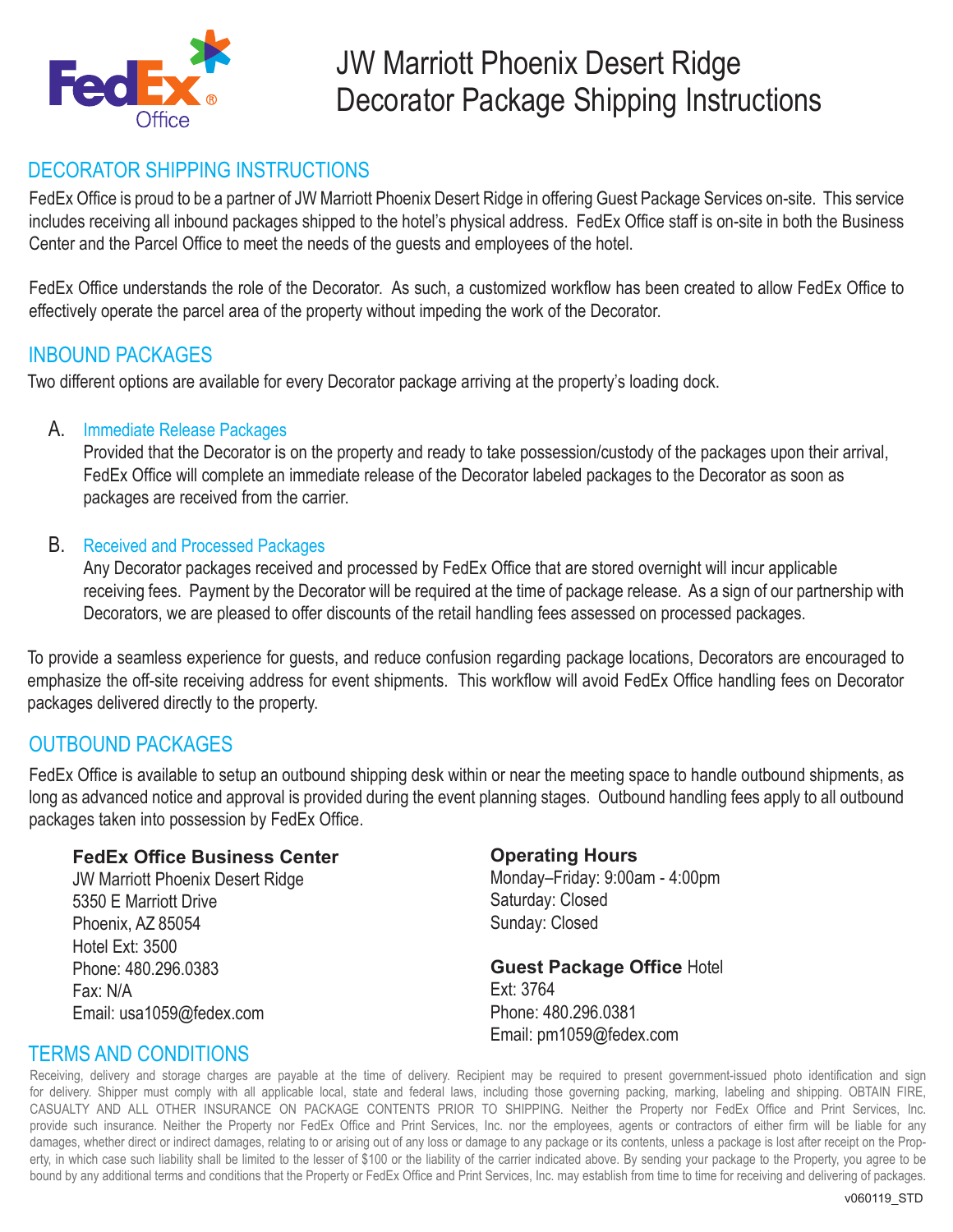

## JW Marriott Phoenix Desert Ridge Outbound Shipping Instructions for Events

#### HOW TO SCHEDULE OUTBOUND SHIPPING

A FedEx Office Team Member can be made available at the meeting room listed below to assist and accept outbound packages. During this time, shipping supplies will be available to support all of your packaging and shipping needs.

|                                                               | <b>FedEx Office Guest Package Services</b>                      |
|---------------------------------------------------------------|-----------------------------------------------------------------|
|                                                               | Hotel Ext: 3764                                                 |
| Start Time: End Time: End Time:                               | Phone: 480.296.0381<br>Fax: N/A                                 |
|                                                               | Email: pm1059@fedex.com                                         |
| Event Contact Name: The Contact Order of the Contact Name:    | Business Center Ext: 3500                                       |
| Contact Phone Number: University of the Contact Phone Number: | Business Center Phone: 480,296,0383<br>Email: usa1059@fedex.com |

The FedEx Office Business Center can also accept packages during normal business hours. Packaging supplies (boxes, tape, cushioning, etc.) are available for purchase at the FedEx Office Business Center during the hours listed. Complimentary FedEx Express® shipping supplies and airbills are also availble 24 hours a day.

**Operating Hours** Monday–Friday: 9:00am - 4:00pm Saturday: Closed Sunday: Closed

#### Follow these 4 steps to expedite the processing of your package

- 1. Complete a Shipping Airbill Form and be sure to include a FedEx account number, as well as your personal or business return address and not the address of the property. Please note: Outbound handling fees are applied to all packages, regardless of carrier, and are assessed in addition to the shipping/transportation charges.
- 2. Ensure all of your packages are properly sealed.
- 3. Affix the carrier's airbill form to each outgoing package.
- 4. Take your package(s) to the FedEx Office processing area during the times listed above or to the FedEx Office Business Center during normal business hours.

Once you have completed the steps above, FedEx Office will process your package(s) into the FedEx Office Package Tracking System and securely store them until release to the carrier. Retain your tracking number(s) and you're all set! With FedEx Office Guest Package Services, it's that simple.

#### OUTBOUND HANDLING FEES

| <b>PACKAGE WEIGHT</b>   | DROP OFF BY GUEST                      | PICKUP BY FEDEX OFFICE                 |
|-------------------------|----------------------------------------|----------------------------------------|
| Envelopes up to 1.0 lb. | \$2.00                                 | \$5.00                                 |
| $0.0 - 1.0$ lb.         | \$2.00                                 | \$5.00                                 |
| $1.1 - 10.0$ lbs.       | \$10.00                                | \$15.00                                |
| $10.1 - 20.0$ lbs.      | \$15.00                                | \$20.00                                |
| $20.1 - 30.0$ lbs.      | \$20.00                                | \$30.00                                |
| $30.1 - 40.0$ lbs.      | \$25.00                                | \$40.00                                |
| $40.1 - 50.0$ lbs.      | \$25.00                                | \$50.00                                |
| $50.1 - 60.0$ lbs.      | \$35.00                                | \$50.00                                |
| $60.1 - 150.0$ lbs.     | \$35.00                                | \$70.00                                |
| Pallets & Crates*       | $$150.00$ or $$0.75$ /lb. $> 200$ lbs. | $$150.00$ or $$0.75$ /lb. $> 200$ lbs. |

\* For inbound/outbound pallets or crates, the receiving and delivery charges are consolidated into a single fee of \$150.00 or \$0.75/lb. > 200 lbs., which is applied to each pallet/crate handled.

Items that require extra handling, such as pallet/ crate breakdown or build up, multiple pickup or delivery points, or collecting and disposing of packaging materials, will be assessed an additional fee of \$70.00 per hour with a minimum of \$35.00 for 30 minutes. This fee will be assessed for each FedEx Office team member dedicated to perform these additional services.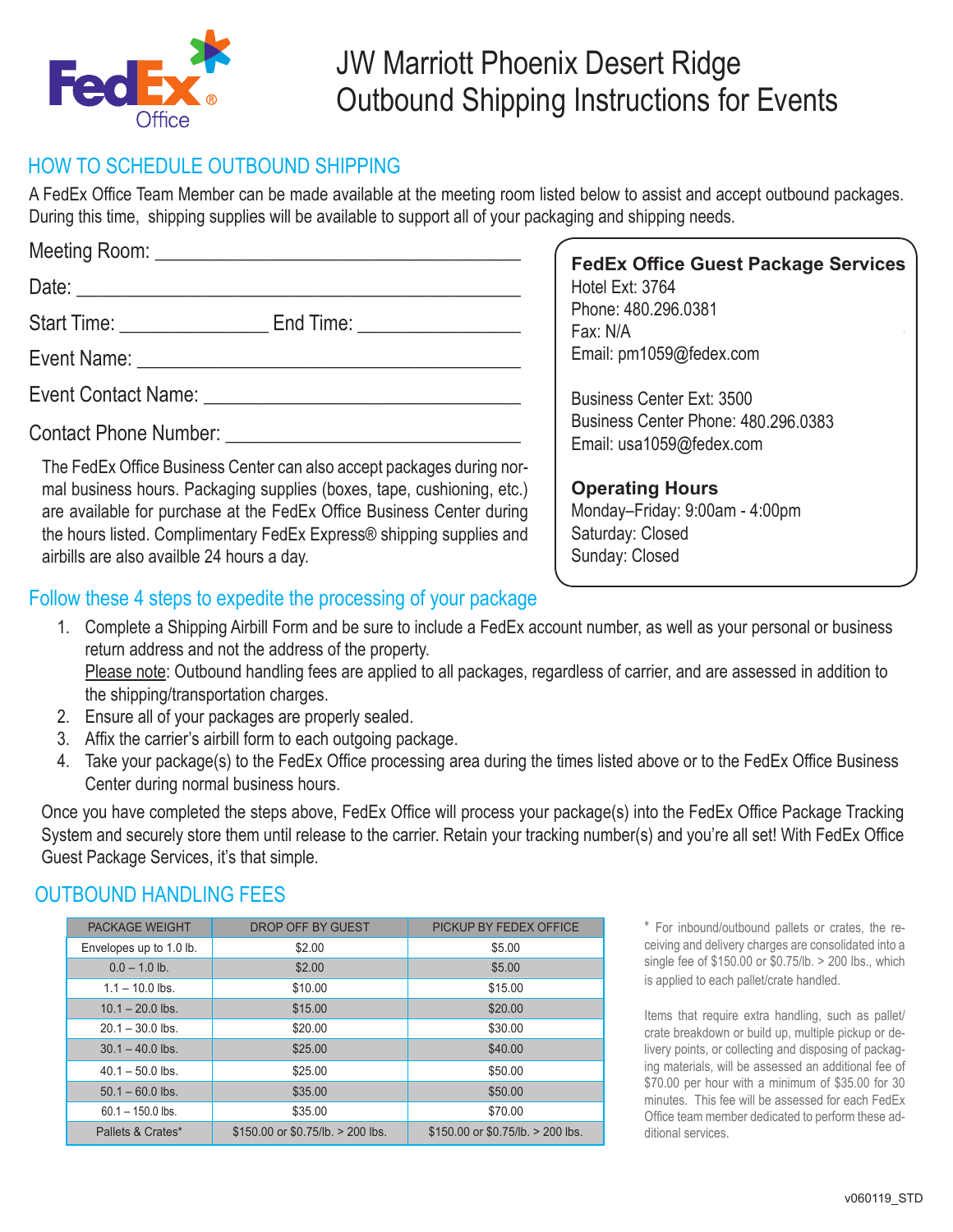

## JW Marriott Phoenix Desert Ridge JW Marriott Phoenix Desert Ridge

Please note that inbound receiving fees are charged on a per package basis determined by weight using the table below. These fees will be charged to your room unless other arrangements are made prior to checkout. By accepting your package at this time, you agree to pay all applicable handling charges.

| <b>PACKAGE WEIGHT</b>   | <b>PACKAGES RELEASED</b><br><b>AFTER HOURS</b> |
|-------------------------|------------------------------------------------|
| Envelopes up to 1.0 lb. | \$2.00                                         |
| $0.0 - 1.0$ lb.         | \$2.00                                         |
| $1.1 - 10.0$ lbs.       | \$10.00                                        |
| $101 - 200$ lbs         | \$15.00                                        |
| $201 - 300$ lbs         | \$20.00                                        |
| $301 - 400$ lbs         | \$25.00                                        |
| $40.1 - 50.0$ lbs.      | \$25.00                                        |
| $50.1 - 60.0$ lbs.      | \$35.00                                        |
| $601 - 1500$ lbs        | \$35.00                                        |
| Pallets & Crates*       | $$150.00$ or $$0.75$ /lb. $> 200$ lbs.         |





Please note that inbound receiving fees are charged on a per package basis determined by weight using the table below. These fees will be charged to your room unless other arrangements are made prior to checkout. By accepting your package at this time, you agree to pay all applicable handling charges.

| <b>PACKAGE WEIGHT</b>   | <b>PACKAGES RELEASED</b><br><b>AFTER HOURS</b> |
|-------------------------|------------------------------------------------|
| Envelopes up to 1.0 lb. | \$2.00                                         |
| $0.0 - 1.0$ lb.         | \$2.00                                         |
| $11 - 100$ lbs          | \$10.00                                        |
| $101 - 200$ lbs         | \$15.00                                        |
| $20.1 - 30.0$ lbs.      | \$20.00                                        |
| $30.1 - 40.0$ lbs.      | \$25.00                                        |
| $40.1 - 50.0$ lbs.      | \$25.00                                        |
| $50.1 - 60.0$ lbs.      | \$35.00                                        |
| $60.1 - 150.0$ lbs.     | \$35.00                                        |
| Pallets & Crates*       | $$150.00$ or $$0.75$ /lb. $> 200$ lbs.         |

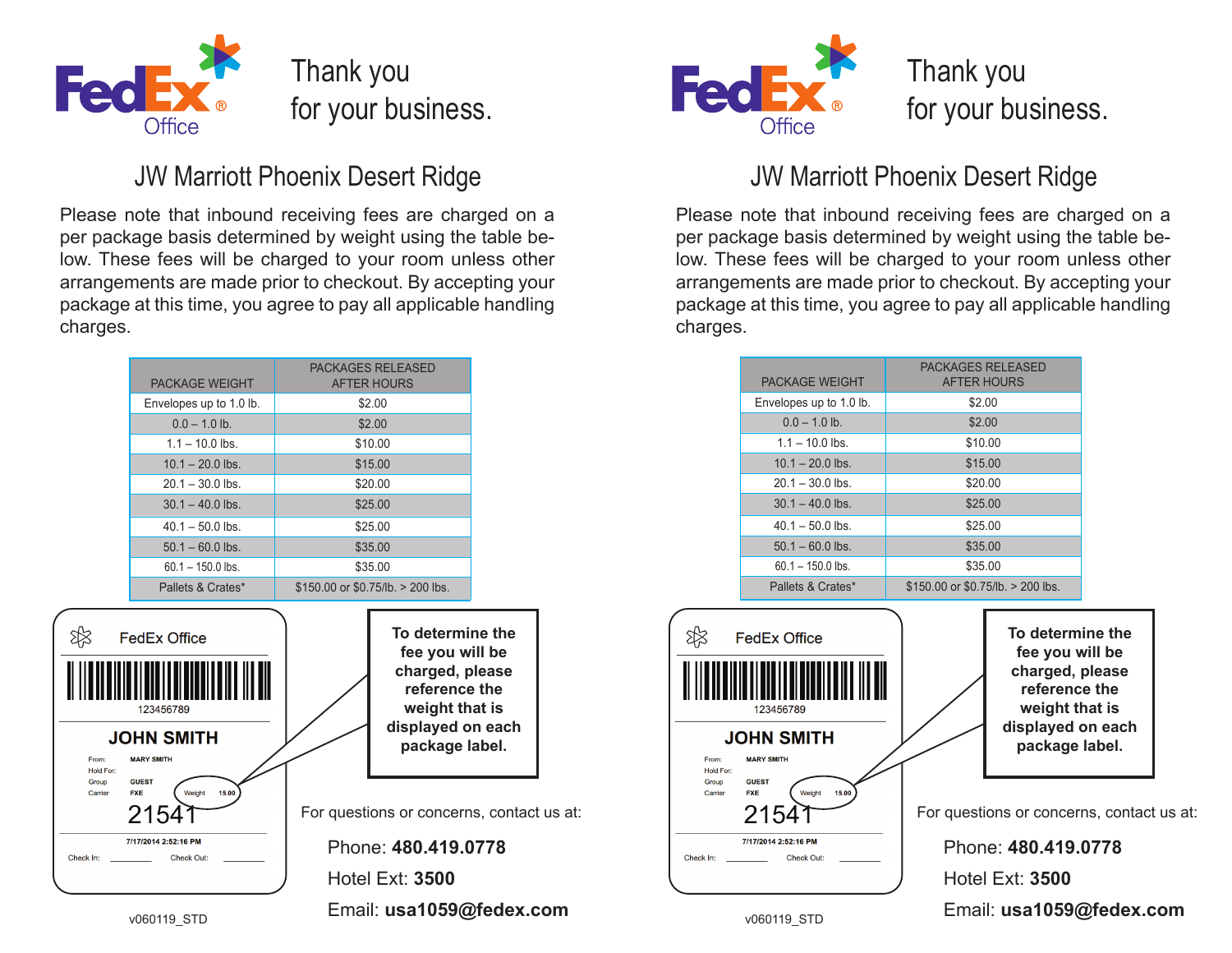

### Outbound Handling Fees **FedEX** Outbound Handling Fees

Please note that outbound handling fees are charged on a per package basis determined by weight using the table below. These fees will be charged to your room unless other arrangements are made prior to checkout. Additional fees may apply if package requires repacking for shipping. By giving us your package at this time, you agree to pay all applicable handling charges.

| <b>PACKAGE WEIGHT</b>   | DROP OFF BY GUEST                      | PICKUP BY FEDEX OFFICE            |
|-------------------------|----------------------------------------|-----------------------------------|
| Envelopes up to 1.0 lb. | \$2.00                                 | \$5.00                            |
| $0.0 - 1.0$ lb.         | \$2.00                                 | \$5.00                            |
| $1.1 - 10.0$ lbs.       | \$10.00                                | \$15.00                           |
| $10.1 - 20.0$ lbs.      | \$15.00                                | \$20.00                           |
| $20.1 - 30.0$ lbs.      | \$20.00                                | \$30.00                           |
| $30.1 - 40.0$ lbs.      | \$25.00                                | \$40.00                           |
| $40.1 - 50.0$ lbs.      | \$25.00                                | \$50.00                           |
| $50.1 - 60.0$ lbs.      | \$35.00                                | \$50.00                           |
| $60.1 - 150.0$ lbs.     | \$35.00                                | \$70.00                           |
| Pallets & Crates*       | $$150.00$ or $$0.75$ /lb. $> 200$ lbs. | \$150.00 or \$0.75/lb. > 200 lbs. |



Please note that outbound handling fees are charged on a per package basis determined by weight using the table below. These fees will be charged to your room unless other arrangements are made prior to checkout. Additional fees may apply if package requires repacking for shipping. By giving us your package at this time, you agree to pay all applicable handling charges.

| <b>PACKAGE WEIGHT</b>   | DROP OFF BY GUEST                      | PICKUP BY FEDEX OFFICE                 |
|-------------------------|----------------------------------------|----------------------------------------|
| Envelopes up to 1.0 lb. | \$2.00                                 | \$5.00                                 |
| $0.0 - 1.0$ lb.         | \$2.00                                 | \$5.00                                 |
| $1.1 - 10.0$ lbs.       | \$10.00                                | \$15.00                                |
| $10.1 - 20.0$ lbs.      | \$15.00                                | \$20.00                                |
| $20.1 - 30.0$ lbs.      | \$20.00                                | \$30.00                                |
| $30.1 - 40.0$ lbs.      | \$25.00                                | \$40.00                                |
| $40.1 - 50.0$ lbs.      | \$25.00                                | \$50.00                                |
| $50.1 - 60.0$ lbs.      | \$35.00                                | \$50.00                                |
| $60.1 - 150.0$ lbs.     | \$35.00                                | \$70.00                                |
| Pallets & Crates*       | $$150.00$ or $$0.75$ /lb. $> 200$ lbs. | $$150.00$ or $$0.75$ /lb. $> 200$ lbs. |

v060119\_STD v060119\_STD



## Outbound Handling Fees **TedEX** Outbound Handling Fees

Please note that outbound handling fees are charged on a per package basis determined by weight using the table below. These fees will be charged to your room unless other arrangements are made prior to checkout. Additional fees may apply if package requires repacking for shipping. By giving us your package at this time, you agree to pay all applicable handling charges.

| <b>PACKAGE WEIGHT</b>   | DROP OFF BY GUEST                 | PICKUP BY FEDEX OFFICE                 |
|-------------------------|-----------------------------------|----------------------------------------|
| Envelopes up to 1.0 lb. | \$2.00                            | \$5.00                                 |
| $0.0 - 1.0$ lb.         | \$2.00                            | \$5.00                                 |
| $1.1 - 10.0$ lbs.       | \$10.00                           | \$15.00                                |
| $10.1 - 20.0$ lbs.      | \$15.00                           | \$20.00                                |
| $20.1 - 30.0$ lbs.      | \$20.00                           | \$30.00                                |
| $30.1 - 40.0$ lbs.      | \$25.00                           | \$40.00                                |
| $40.1 - 50.0$ lbs.      | \$25.00                           | \$50.00                                |
| $50.1 - 60.0$ lbs.      | \$35.00                           | \$50.00                                |
| $60.1 - 150.0$ lbs.     | \$35.00                           | \$70.00                                |
| Pallets & Crates*       | \$150.00 or \$0.75/lb. > 200 lbs. | $$150.00$ or $$0.75$ /lb. $> 200$ lbs. |



Please note that outbound handling fees are charged on a per package basis determined by weight using the table below. These fees will be charged to your room unless other arrangements are made prior to checkout. Additional fees may apply if package requires repacking for shipping. By giving us your package at this time, you agree to pay all applicable handling charges.

| <b>PACKAGE WEIGHT</b>   | DROP OFF BY GUEST                      | PICKUP BY FEDEX OFFICE                 |
|-------------------------|----------------------------------------|----------------------------------------|
| Envelopes up to 1.0 lb. | \$2.00                                 | \$5.00                                 |
| $0.0 - 1.0$ lbs.        | \$2.00                                 | \$5.00                                 |
| $1.1 - 10.0$ lbs.       | \$10.00                                | \$15.00                                |
| $10.1 - 20.0$ lbs.      | \$15.00                                | \$20.00                                |
| $20.1 - 30.0$ lbs.      | \$20.00                                | \$30.00                                |
| $30.1 - 40.0$ lbs.      | \$25.00                                | \$40.00                                |
| $40.1 - 50.0$ lbs.      | \$25.00                                | \$50.00                                |
| $50.1 - 60.0$ lbs.      | \$35.00                                | \$50.00                                |
| $60.1 - 150.0$ lbs.     | \$35.00                                | \$70.00                                |
| Pallets & Crates*       | $$150.00$ or $$0.75$ /lb. $> 200$ lbs. | $$150.00$ or $$0.75$ /lb. $> 200$ lbs. |